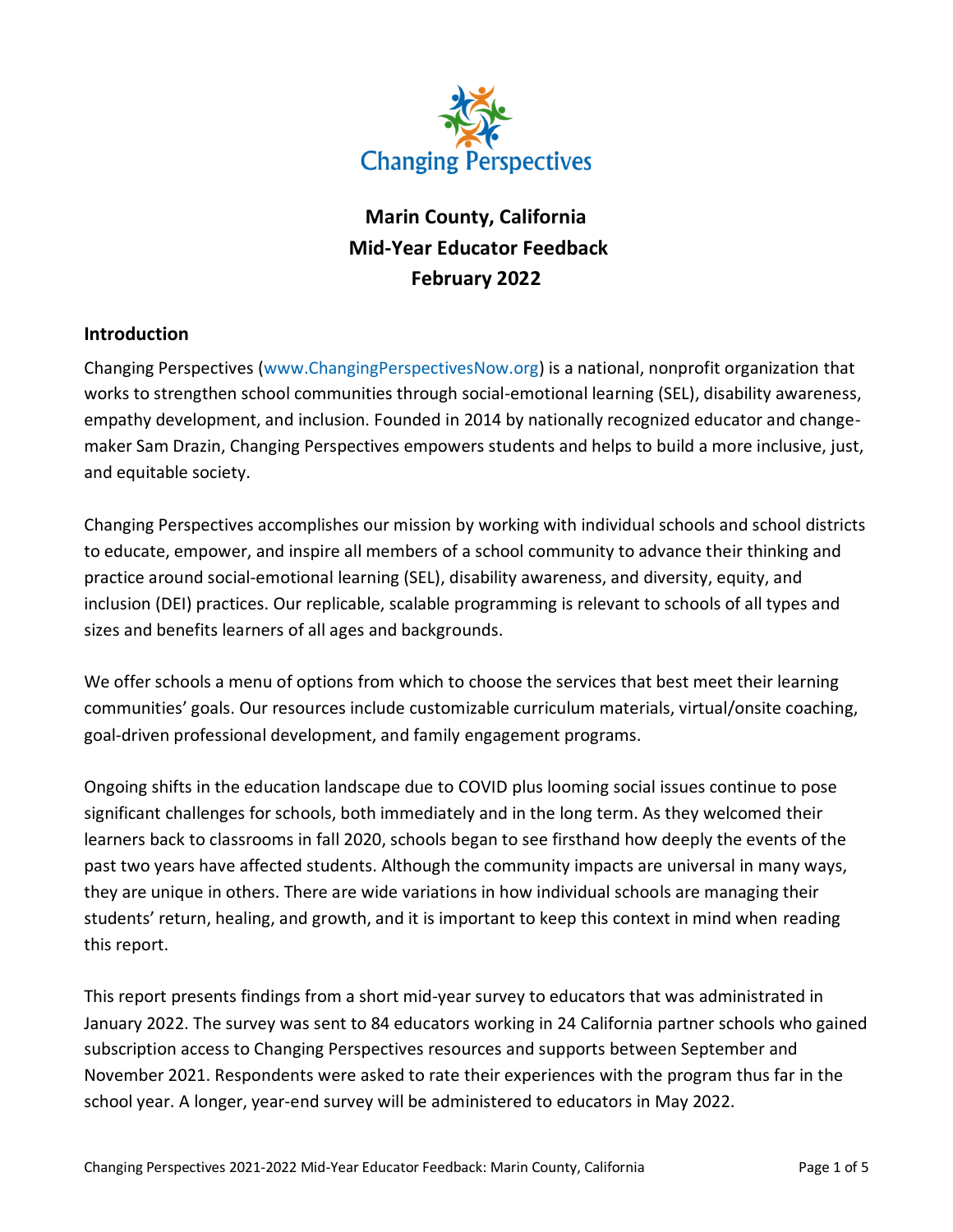Given the program's highly customizable approach to design and classroom implementation, each educator's instructional choices and style shapes and influences student experiences and feedback about the program.

# **Sample Size**

Between September 2021 and November 2021, Changing Perspectives was actively partnering with 42 schools in California, which are listed in Appendix A. Based on 2021-2022 school enrollment data, these schools are collectively serving 15,935 learners in preK through grade 12 during the current academic year. Our school partnerships have continued to grow since November 2021; our year-end data collection will include the full list of partner schools that implemented the program from September 2021 through May 2022.

For this mid-year survey, data was collected from 24 educators, representing 18 of the 42 partner schools active during the evaluation period. In our analysis, we noted that some educators declined to complete the survey because they did not feel that they had used enough Changing Perspectives materials to provide useful feedback yet.

# **Findings**

Overall, educators responding to the survey were enthusiastic about the positive impacts that Changing Perspectives has had on their students, classrooms, and own professional skills development. The survey asked them to reflect on three aspects of the program:

- 1. The value of Changing Perspectives in helping to mitigate the unprecedented challenges students are experiencing this academic year.
- 2. Their own professional practice as an educator in supporting their students' general socialemotional well-being.
- 3. Students' engagement with program activities.

**Survey Question 1:** *The last 18 months have been unprecedented in many ways. Many schools are seeing higher than normal social-emotional needs of students. Based on your current use of Changing Perspectives, rate the helpfulness of Changing Perspectives resources in supporting the social and/or emotional needs of your students.*

| <b>Survey</b> | <b>Not</b>     | Slightly       | <b>Moderately</b> | Verv           | <b>Extremely</b> |
|---------------|----------------|----------------|-------------------|----------------|------------------|
| <b>Sample</b> | <b>Helpful</b> | <b>Helpful</b> | <b>Helpful</b>    | <b>Helpful</b> | <b>Helpful</b>   |
| $N = 17$      |                | $6\%$ (1)      | $35\%$ (6)        | 41% (7)        | 18% (3)          |

# *Table 1. Helpfulness in Supporting Students' Social-Emotional Needs*

# *94% of respondents reported that Changing Perspectives programming has been helpful in supporting students' social-emotional needs.*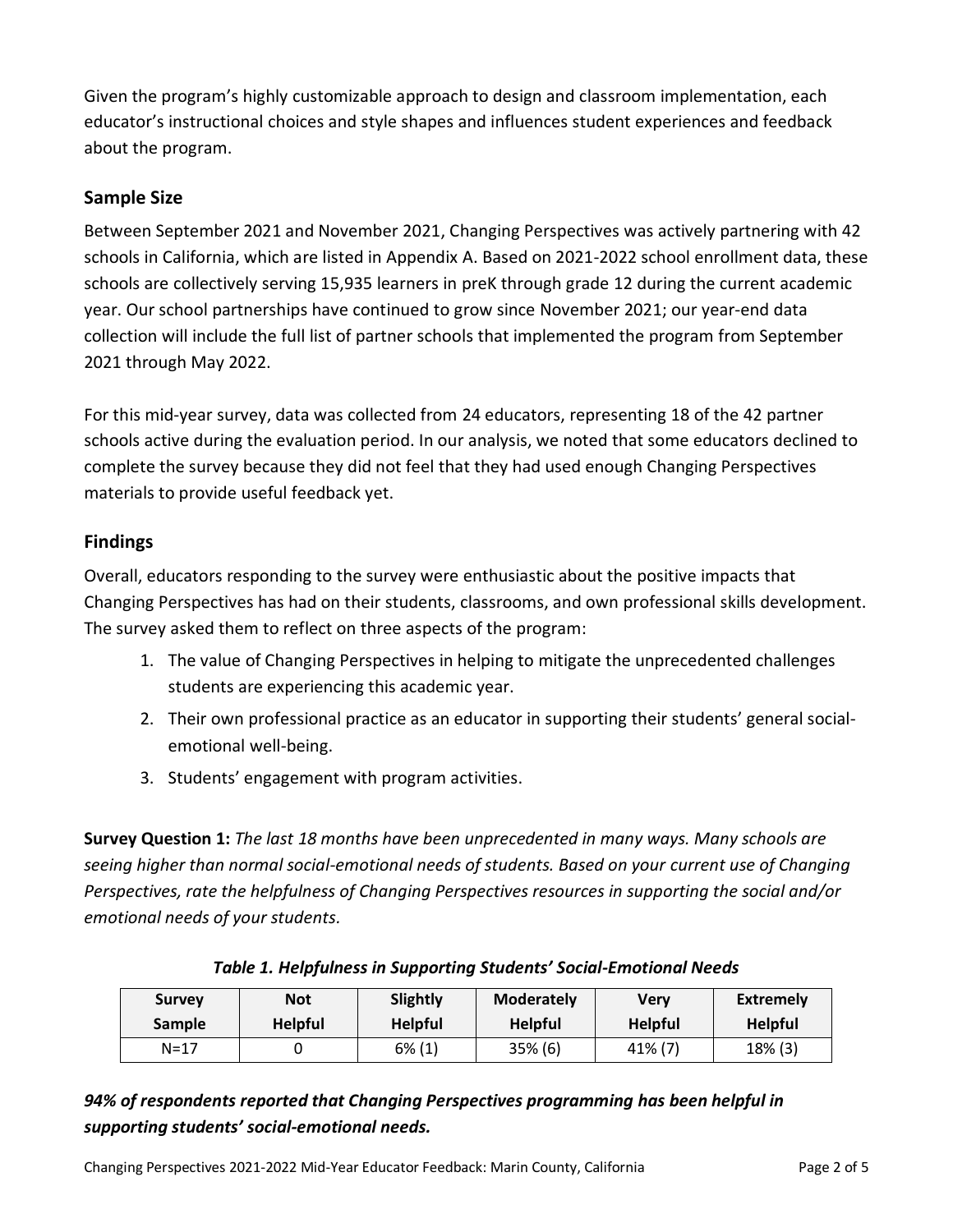Respondents also shared:

- "[Changing Perspectives] shows me where students are at and how to support them."
- "SEL seems to embody so many elements that at times it can seem overwhelming. This [program] allows educators to focus on specific skills, set goals, and orient students to desired outcomes."
- "My students were able to identify values they couldn't previously name or didn't realize they had."

**Survey Question 2:** *Has Changing Perspectives improved your knowledge, skills, and interventions to better support your students?*

| <b>Survey Sample</b> | No      | <b>Yes</b> |
|----------------------|---------|------------|
| $N = 17$             | 18% (3) | 82% (14)   |

#### *Table 2: Improved Professional Practice*

*82% of educators reported that Changing Perspectives has helped them improve their knowledge, skills, and interventions to better support students' well-being.*

Educators also wrote:

- "It has given my staff options for implementing SEL work, and new resources."
- "I really appreciated having everything already curated (from activities, to videos, to recommended extension books)."
- "Great to have the resources that connect to the themes and ideas in many ways (books, videos, etc.)."
- "I can serve more students at once, share easily with teachers, and respond faster in crisis intervention."

**Survey Question 3:** *How engaged were your students in participating in Changing Perspectives activities?*

| <b>Survey</b> | <b>Not</b>     | Slightly       | <b>Moderately</b> | Verv           | <b>Extremely</b> |
|---------------|----------------|----------------|-------------------|----------------|------------------|
| <b>Sample</b> | <b>Engaged</b> | <b>Engaged</b> | <b>Engaged</b>    | <b>Engaged</b> | Engaged          |
| N=15          |                | $7\%(1)$       | 60% (9)           | 20% (3)        | 13% (2)          |

#### *Table 3. Program Engaged Students*

*93% of educators said their students were engaged in the program.*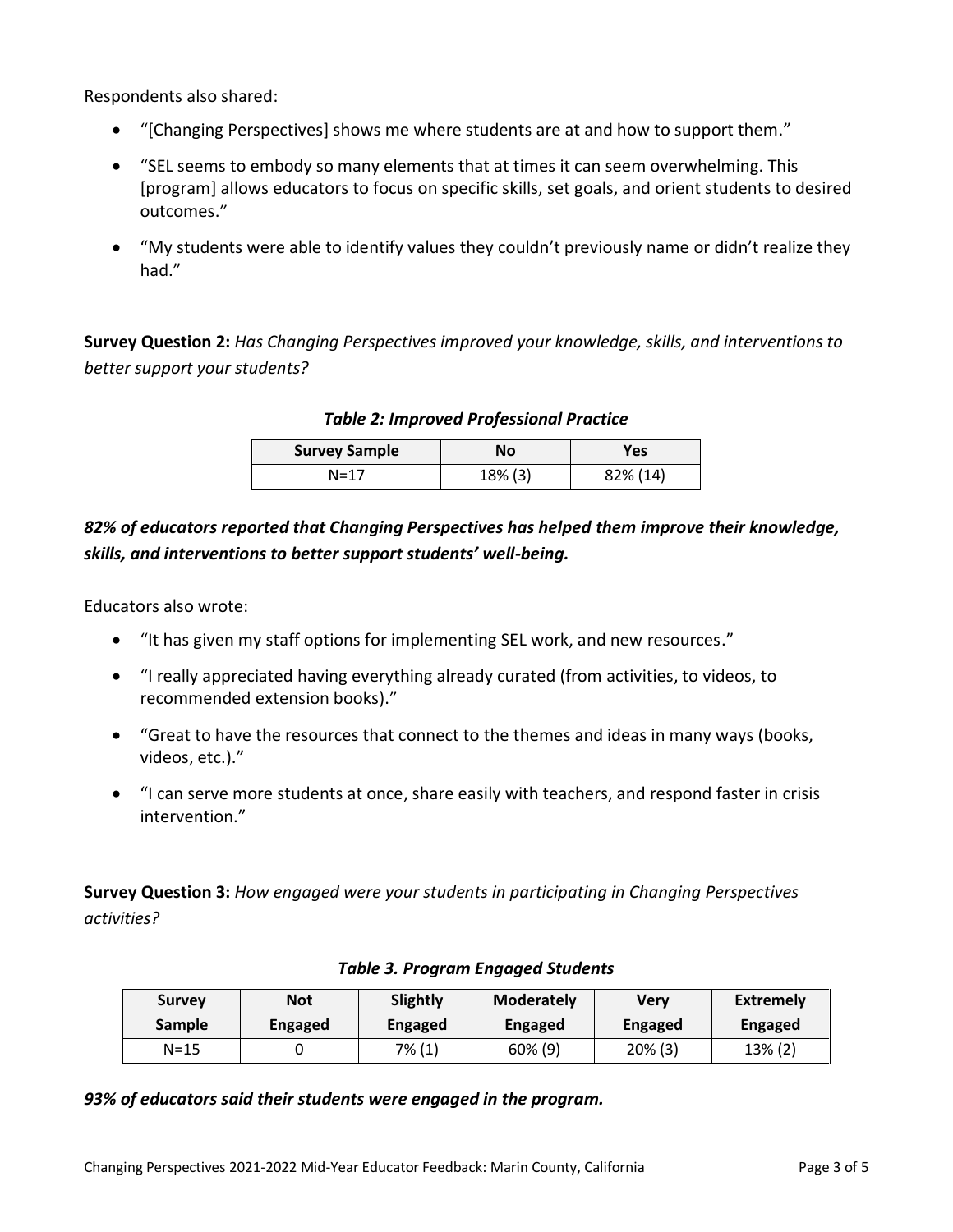Among their feedback, educators shared:

- "Videos are a great medium for teachers and students, engaging and easy to implement and the kids love them."
- "Students liked talking and sharing with one another."
- "They enjoy the books linking content to something tangible that they can understand is key."

### **Conclusions**

Overall, the California educators responding to our survey indicated that they have found having access to Changing Perspectives curriculum resources and supports to be helpful during this highly unpredictable and challenging school year. Educators reported that Changing Perspectives helped them improve their knowledge, skills, and interventions to better support students' well-being and that students found the materials engaging. Further findings from the 2021-2022 program year will be available following our end-of-school survey administration to our full set of partner schools in May 2022.

It should be noted that in many partner schools, a school counselor or equivalent is sharing resources with other educators who are engaging with students directly. Therefore, this mid-year data only represents a small slice of the potential impacts Changing Perspectives is having on student populations. It is inspiring and exciting to see that even amidst such a turbulent school year as 2021- 2022, educators are still committed to ensuring that their students' social-emotional well-being is being addressed.